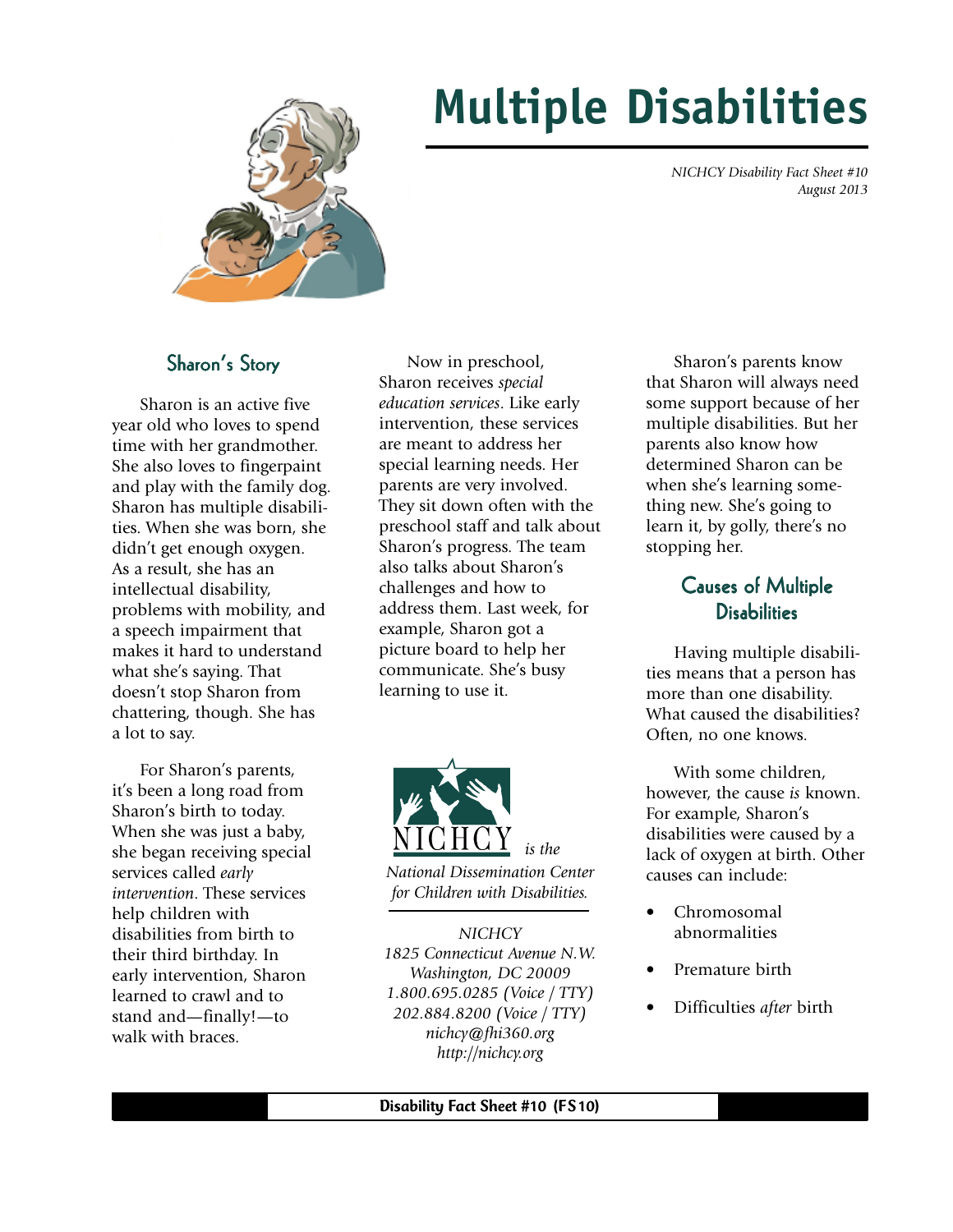- Poor development of the brain or spinal cord
- **Infections**
- Genetic disorders
- Injuries from accidents**<sup>1</sup>**

Whatever the cause, the result is that the child has multiple disabilities. Fortunately, there's help available. Keep reading to find out more.

# **Multiple Disabilities** Aren't All the Same

The term *multiple disabilities* is general and broad. From the term, you can't tell:

- *how many* disabilities a child has;
- *which* disabilities are involved; or
- *how severe* each disability is.

Many combinations of disabilities are possible. For example, one child with multiple disabilities may have an intellectual disability and deafness. Another child may have cerebral palsy and autism. Sharon, above, had three different disabilities. All have multiple disabilities—but oh, such different ones!

To support, parent, or educate a child with multiple disabilities, it's important to know:

- which individual disabilities are involved;
- how severe (or moderate or mild) each disability is; and
- how each disability can affect learning and daily living.

The different disabilities will also have a *combined* impact. That's why it's also important to ask: How does the *combination* of these disabilities affect the child's learning, balance, use of the senses, thinking, and so on?

## Have you recently learned that your child has multiple disabilities?

If so, you may find it helpful to read two articles on our website:

*New to disability?* http://nichcy.org/families-community/ new-to-disability

*You are not alone* http://nichcy.org/families-community/ notalone/

The answer will help parents and involved professionals decide what types of supports and services the child needs now and in the future.

## Help for Children with Multiple Disabilities

When children have multiple disabilities, they are often eligible for the type of help that Sharon, our story girl, is receiving. In fact, more than 8,000 children in preschool (ages 3-5) received special education and related services in the U.S. in the Fall of 2011 because of their multiple disabilities.**<sup>2</sup>** More than 125,000 school-aged children did, too.**<sup>3</sup>**

**For babies and toddlers** | When a baby is born with multiple disabilities, his or her parents should know that there's a lot of help available—and immediately. Shortly after the diagnosis of multiple disabilities is made, parents will want to get in touch with the early intervention system in their community. We'll tell you how in a moment.

*Early intervention* is a system of services that helps infants and toddlers with disabilities (until their 3rd birthday) and their families. Early intervention services are available in every state and territory, as required by the Individuals with Disabilities Education Act (IDEA). These services may be provided on a sliding-fee basis. This means that the costs to the family will depend upon their income.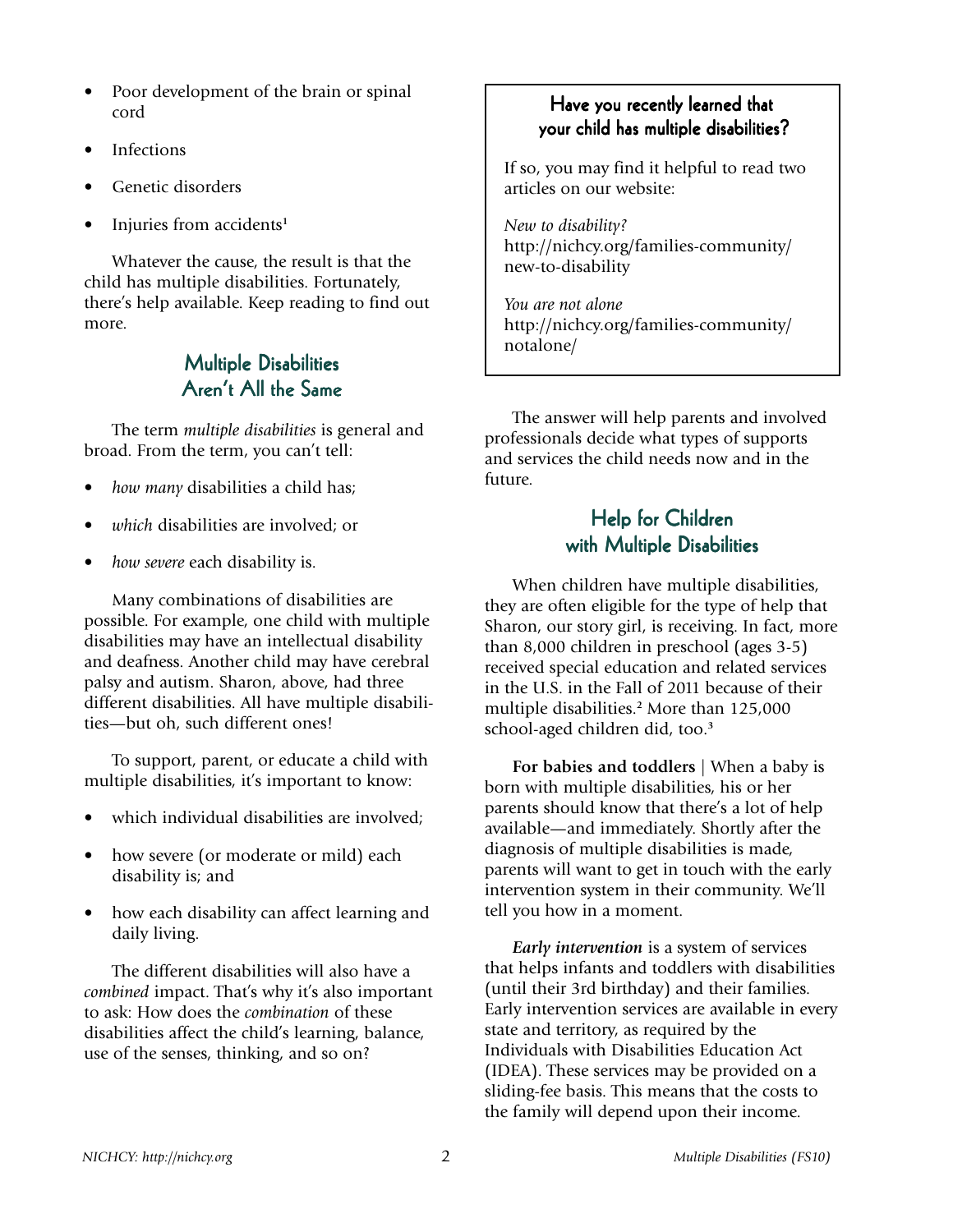• *To access early intervention services in your area*, consult NICHCY's *State Organizations* page, online at: http://nichcy.org/stateorganization-search-by-state

There, select your state. Then use the drop-down menu to select "State Agencies." You'll get a list of State Agencies in your state. Look for the title "Early Intervention." The agency listed beneath will be able to put you in contact with the early intervention program in your community.

• *To learn more about early intervention,* visit NICHCY at: http://nichcy.org/babies/overview/

**For children in school** | IDEA also requires that special education and related services be made available to every eligible child with multiple disabilities. This includes preschoolers (ages 3-21). These services are specially designed to address the child's individual needs associated with the disabilities. The services are provided at no cost to families.

- *To access special education services* for a school-aged child with multiple disabilities, get in touch with your local school system. Calling the elementary school in your neighborhood is an excellent place to start.
- *To learn more about special education* (and there's a lot to know!), visit NICHCY. Find our special education information at: http://nichcy.org/schoolage/

# **IDEA's Definition**

Speaking of IDEA, this very important federal law defines the term *multiple disabilities.*

#### *Multiple disabilities…*

…means concomitant [simultaneous] impairments (such as intellectual disability-blindness, intellectual disability-orthopedic impairment, etc.), the combination of which causes



such severe educational needs that they cannot be accommodated in a special education program solely for one of the impairments. The term does not include deaf-blindness. [§300.8(c)(7)]

As you can see, there's more to IDEA's definition of multiple disabilities than having more than one impairment or disability. A key

part of the definition is that the *combination of disabilities* causes the student to have severe educational needs. In fact, those educational needs must be severe enough that they cannot be addressed by providing special education services for only one of the impairments.

The federal definition of multiple disabilities gives two examples of possible combinations of disabilities:

- intellectual disability and blindness; and
- intellectual disability and orthopedic impairment.

But these are just examples. A child may have another combination of disabilities that causes severe educational needs—cerebral palsy and autism, for example, or blindness and an emotional disturbance. Whatever the combination is, a child served under IDEA's category of "multiple disabilities" will have a special education program that is designed to address the educational needs that arise from *all* of the child's disabilities, not just one.

Note that IDEA does not include deafblindness as an example of multiple disabilities. That's because deaf-blindness is defined separately and is a disability category of its own under IDEA.

## Beyond the Federal Definition

So, what level of educational need is considered "severe enough" to make a student with multiple disabilities eligible for special education? Each state defines this for itself. So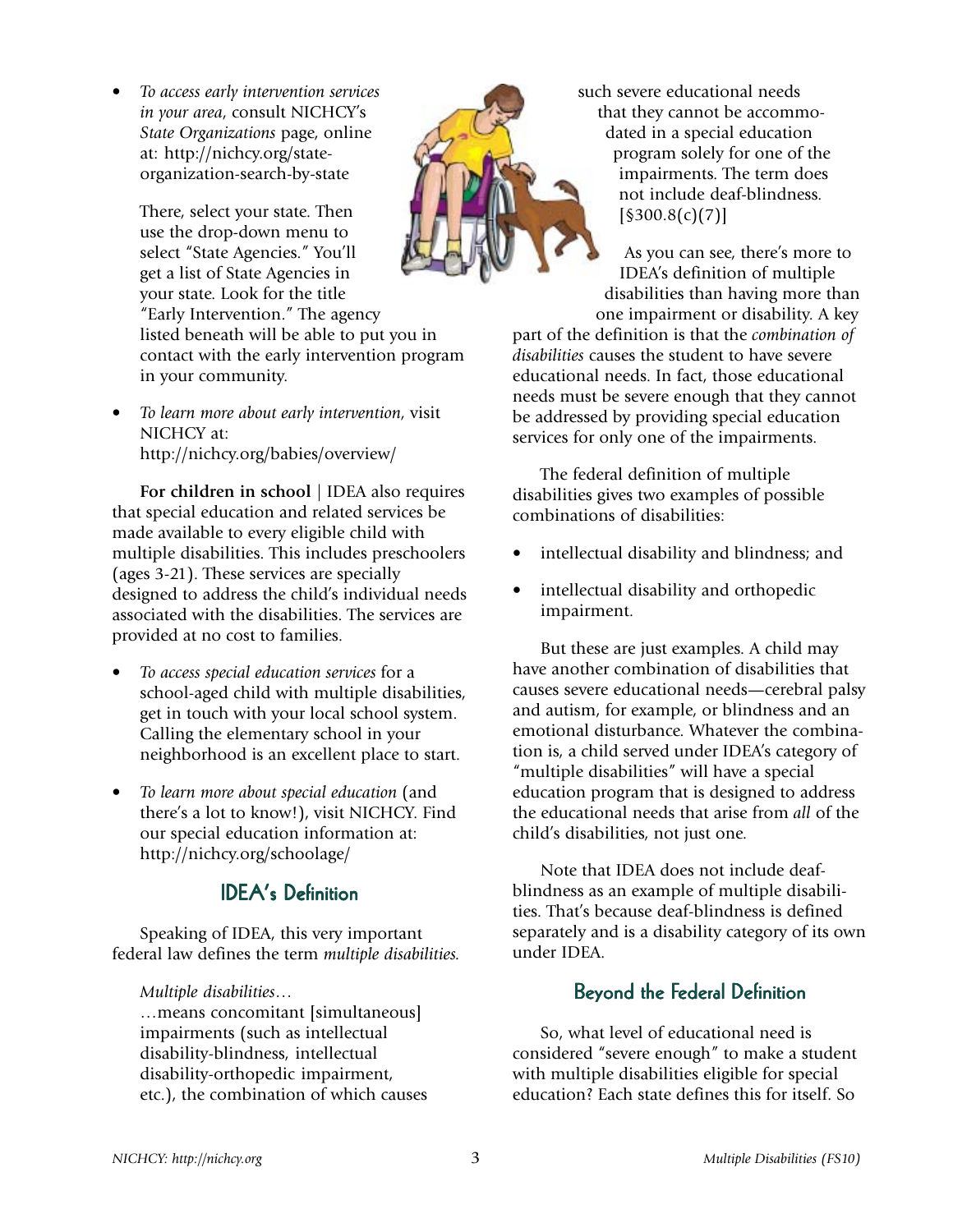it's important to know your state's definition of multiple disabilities. It's also important to know:

- how *each* disability affects the child's learning and functioning, and
- how the *combination* of disabilities does as well.

NICHCY offers many fact sheets on disabilities. To learn more about specific disabilities, visit our *Fact Sheets* page, at: http://nichcy.org/disability/ specific

Bear in mind that it's hard to say how a *combination* of specific disabilities will affect an individual child. That will depend on the disabilities involved and their severity.

# **The Evaluation Process**

An in-depth evaluation of the child must be conducted (with parental consent) before any services or supports may be provided under IDEA. This evaluation is free of charge to families. Its purpose is to gather detailed information about:

- the nature and extent of the child's disabilities; and
- the educational or developmental needs resulting from those disabilities.

With information from the evaluation, parents and involved professionals can then work together to decide what services and supports the child will receive, given his or her individual needs.

This is a very brief overview of the evaluation process under IDEA. To learn more about this vital step, visit NICHCY's discussion at: http://nichcy.org/schoolage/evaluation

# Supporting Children with **Multiple Disabilities**

Most children with multiple disabilities will need some level of help and support throughout their lives. How *much* support a child needs will depend on the disabilities involved. A child with mild multiple disabilities may only need intermittent support (meaning, support is needed every now and again, or for particular tasks). Children with multiple, more severe disabilities are likely to need ongoing support.

#### **Support in major life activities**

| When considering what supports a child needs, it's helpful to think about major life activities. "Major life activities" include activities such as:

- caring for oneself;
- performing manual tasks;
- seeing, hearing, eating, and sleeping;
- walking, standing, lifting, and bending;
- speaking and communicating;
- breathing;
- learning;
- reading;
- concentrating and thinking; and
- working.**<sup>4</sup>**

Are any of these major life activities a challenge for the child because of his or her disabilities? Five-year-old Sharon has difficulties with caring for herself, walking, standing, and communicating. Her intellectual disability makes learning, reading, concentrating, and thinking a challenge. Not surprisingly, these are the areas where Sharon needs extensive support. Only time will tell how much support she'll need as she grows older.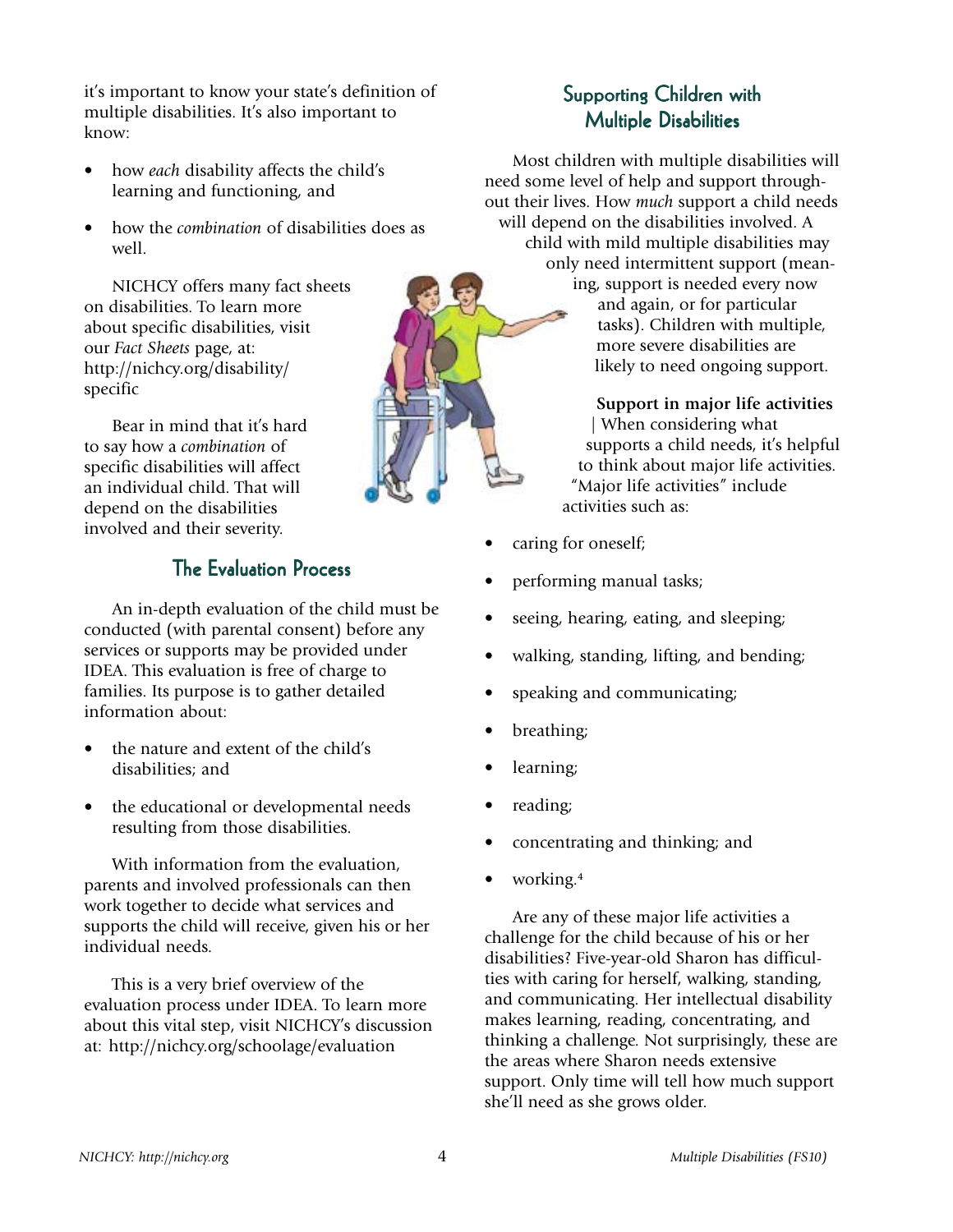### Tips for Parents

**Learn about** *each* **of your child's disabilities.** The more you know, the more you can help yourself and your child. To identify organizations that specialize in each of your child's disabilities, visit NICHCY's *National Organizations Gateway*, at: http://nichcy.org/org-gateway

**Love and play with your child.** Treat your son or daughter as you would a child without disabilities. Take your child places, read together, have fun.

**Know your child's needs, play to his or her strengths.** Each child with multiple disabilities has learning needs, yes, but each also has his or her own set of skills, strengths, interests, enthusiasms, and preferences. These can be used to motivate your child and enrich learning, growth, and individuality.

**Don't let the labels get you down.** What terms should you use to describe your child's disabilities? There may be many to choose from (e.g., delay, developmental disability, cerebral palsy, physical disability, speech or language disorder, multiple disabilities), and each one describes a different aspect of your child. Learn to understand and be comfortable with using each one. This will help you be an advocate for your child and his or her unique gifts and challenges.

**Encourage your child to be independent.** For example, help your son or daughter learn self-care skills such as getting dressed, grooming, and doing laundry.

**Team with the professionals working with your child.** As a parent, you have the right to participate in team meetings where your child's education or program is being planned. Be there. Share your unique knowledge of who your son or daughter is; advocate that the program address your child's needs.

**Investigate assistive technology (AT).** AT is appropriate, even essential, for many children



with multiple disabilities. Without AT, there may be many tasks they simply cannot do or will have difficulty doing. Computers, augmentative/ alternative communication systems, communication boards, head sticks, and adaptive switches are just some examples of helpful AT. Visit the Family

Center on Technology and Disability to learn more about which AT devices may be useful to your child: http://www.fctd.info

**Practice and reinforce.** Do your child's disabilities affect his or her intellectual functioning? If so, he or she will be slower to learn new things and will have difficulty applying that learning in new situations. Be concrete. Give lots of hands-on opportunities for learning and practice. Give feedback immediately. Repeat the learning task in different settings.

**Give your child chores.** Keep in mind his or her age, mental capacity, attention span, and abilities. If necessary, divide tasks into small steps. Explain what your child is supposed to do, step by step, until the chore is done. Demonstrate. Offer help when it's needed and praise when things go well.

**Find out what your child is learning at school.** Look for ways to apply it at home. For example, if the teacher is reviewing concepts of money, take your child to the supermarket with you to help keep track of what money you're spending.

**Look for social opportunities** in the community (such as Scouts) or activities offered through the department of sports and leisure. Joining in and taking part will help your child develop social skills and have fun.

**Talk with other parents whose children have disabilities**—especially those who have one or more of the same disabilities as your child. Other parents can be a fountain of practical advice and emotional support. Visit the websites of the disability organizations you've identified to see if they have a parent group nearby.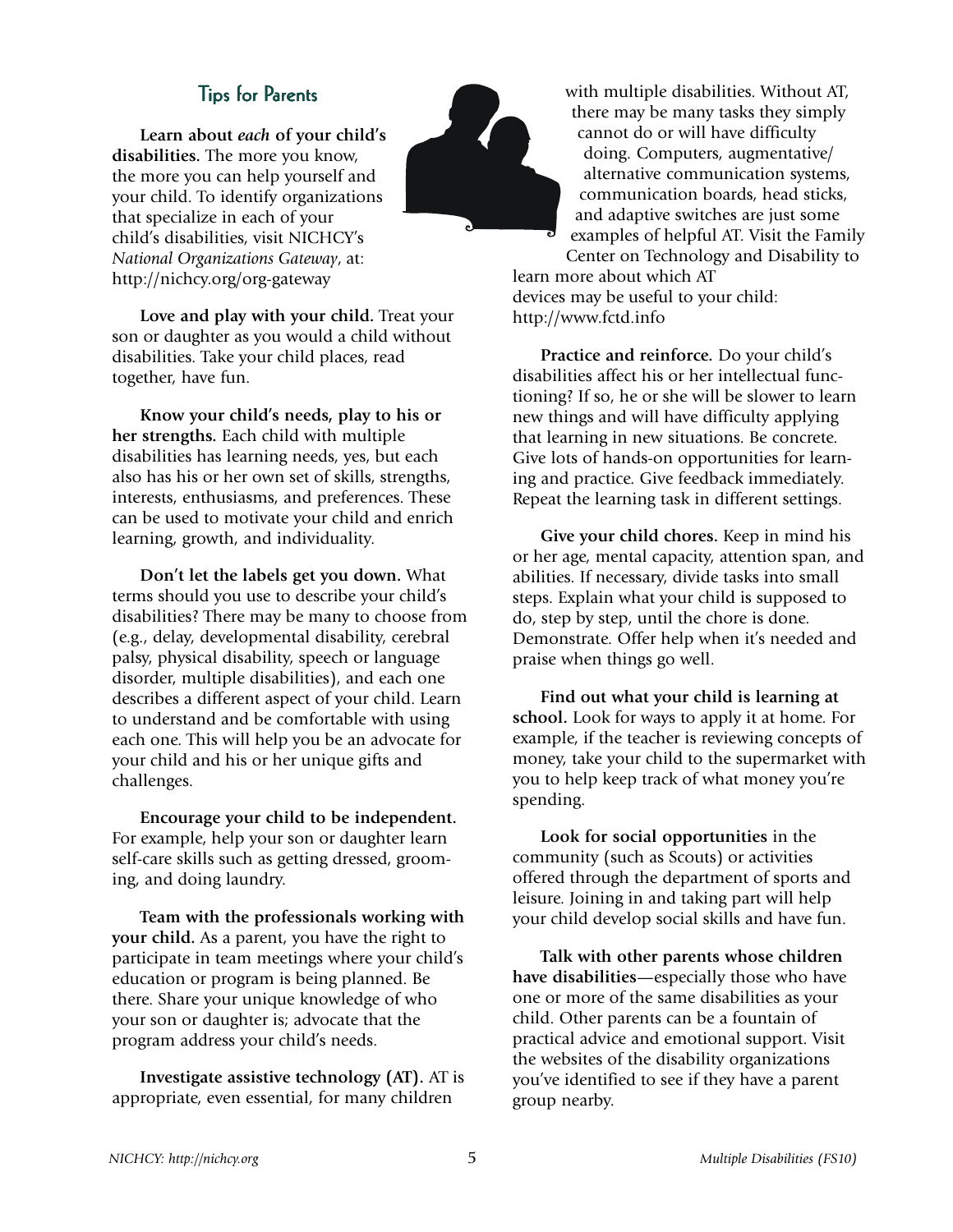You can also identify parent groups in your area by consulting NICHCY's *State Organizations* page (see the box below). We also suggest reading *Parent Groups*, available online at: http://nichcy.org/families-community/help/ parentgroups

**Be patient, be hopeful.** Your child, like every child, has a whole lifetime to learn and grow.

## Tips for Teachers

**Know the needs, play to the strengths.** Each student with multiple disabilities will have his or her own set of skills, strengths, and learning needs. Learning more about each disability of the student will be helpful in addressing those learning needs. Also find out more about the student's strengths and interests, enthusiasms, and preferences. These can be used to motivate the student and enrich the education he or she receives. Parents are a great source of this information. So is the student!

**Be familiar with the student's IEP.** If you have a student with multiple disabilities in

your class, chances are that he or she has an individualized education program (IEP). The IEP will spell out the educational and functional goals to be worked on. You may have been part of the team that developed the IEP. If not, it's important to be familiar with what the student's IEP requires. Ask for a copy. Consult with administrators and other teachers, as needed, to make sure that the supports and services listed in the IEP are provided.

**Make modifications.** Students with multiple disabilities often need substantial modifications and accommodations in the classroom. This will help them access the general education curriculum at a gradeappropriate level. Find out about accommodations at: http://nichcy.org/schoolage/accommodations

**Let the IEP team know what program supports or modifications** *you* **need.** The student's IEP can include program modifications and supports for school personnel. Read more about this at: http://nichcy.org/ schoolage/iep/iepcontents/modificationspersonnel

## Finding Organizations for Parents

There are many organizations in your state that can be especially helpful to parents of children with disabilities. Visit NICHCY's *State Organizations* page to identify what's available in your area. Go to: http://nichcy.org/state-organization-search-by-state

Select your state. From the drop-down menu, select "Organizations for Parents." Submit your search. Results will include several key parent organizations, including:

- The **Parent Training and Information Center** (PTI) for your state and possibly the **Community Parent Resource Center** (CPRC). PTIs and CPRCs know the relevant resources in your state and community. They can also give you information about disabilities, the educational rights of your child, or strategies for being an effective advocate for your child.
- The Parent to Parent program in your state. The P2P program matches parents in one-onone relationships for sharing information, experiences, and emotional and practical support.

Our *State Lists* will give you the address and contact information for the main state office of these organizations. Often, they also have local offices. So, even if the main office isn't located nearby, check to see if there's a satellite office in your area. Very often, there is!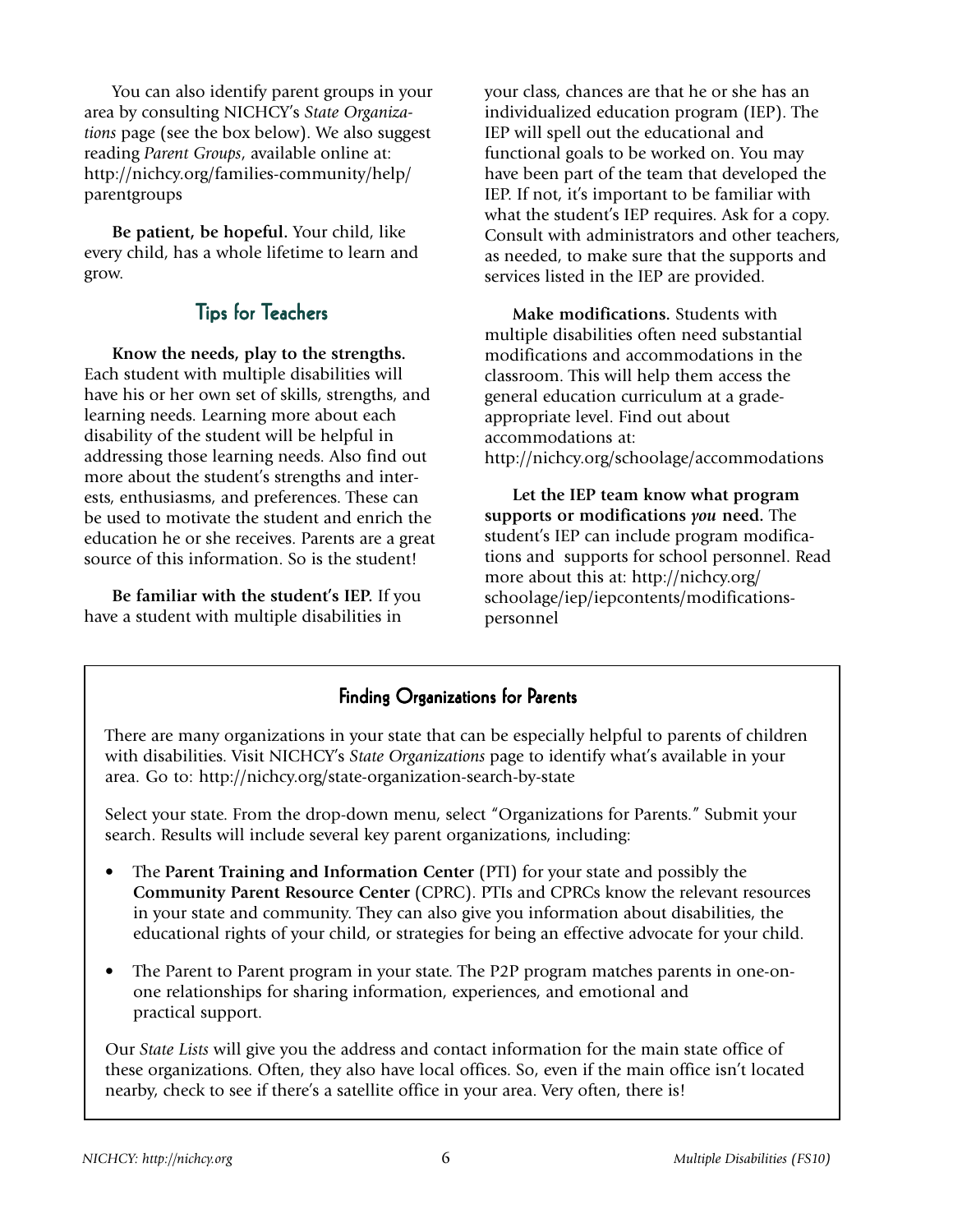**Allow partial participation, as necessary.** *Partial participation* means that students with multiple disabilities aren't excluded from activities because they might not be able to complete a task fully or independently. Modifications can be made to the task itself or to how students participate.

**Consider assistive technology (AT).** AT is appropriate, even essential, for many students with multiple disabilities. Without AT, there may be many tasks they simply cannot perform or will have difficulty performing. Computers, augmentative/alternative communication systems, and communication boards are just some examples of helpful AT.

Visit the Family Center on Technology and Disability to learn more about which AT devices may be useful to a given student: http://www.fctd.info

**Does the student need textbooks in another format?**

IDEA requires that students with print disabilities be provided with accessible instructional materials. There are many disabilities that affect a student's ability to use print materials; does your student have one such disability? If so, visit the National AIM Center, to learn where and how to get textbooks and workbooks that your student will be able to use: http://aim.cast.org/

**Practice and reinforce.** Do your student's disabilities affect his or her intellectual functioning? If so, he or she will be slower to learn new things and will have difficulty applying that learning in new situations. Be concrete; give lots of hands-on opportunities for learning and practice. Give feedback immediately. Repeat the learning task in different settings.

**Support related services in the classroom.** Depending on the student's disabilities, he or she may need related services to benefit from special education. Related services may include speech-language therapy, occupational therapy,

physical therapy, or orientation and mobility services. It's best practice to provide these services in the classroom during the natural routine of the school, although some may be provided in other settings. Work with the related services personnel, as appropriate. Learn more about the related services your student receives or may need at: http://nichcy.org/ schoolage/iep/iepcontents/relatedservices/

**Address behavior issues.** Behavior can be affected by having disabilities, especially a combination of disabilities. If a student's behavior is affecting his or her learning or the learning of others, IDEA requires that behavior

> be addressed in the IEP. Is this a problem area for your student? Learn what the law requires and effective strategies for addressing behavior issues in our *Behavior Suite:* http://nichcy.org/ schoolage/behavior

**A paraprofessional in your classroom?** Some students with multiple disabilities will require the support of an aide or paraprofes-

sional. If this is so for your student, it helps to know about working with paraprofessionals. NICHCY offers a *Para* page, which paraprofessionals may also find useful, at: http://nichcy.org/schools-administrators/paras

**Encourage the student's independence.** It's natural to want to help a student who's struggling to do a task single-handedly, especially when you know there's a disability involved. But it's important for the child to develop the skills it takes to live as independently as possible, now and in the future.

**When the time comes, support transition planning.** IDEA requires that IEP teams and students plan ahead for the student's transition from school to the adult world. There's a lot to know about transition planning. When the time comes for the student to begin planning, have a look at our *Transition Suite:* http://nichcy.org/schoolage/transitionadult